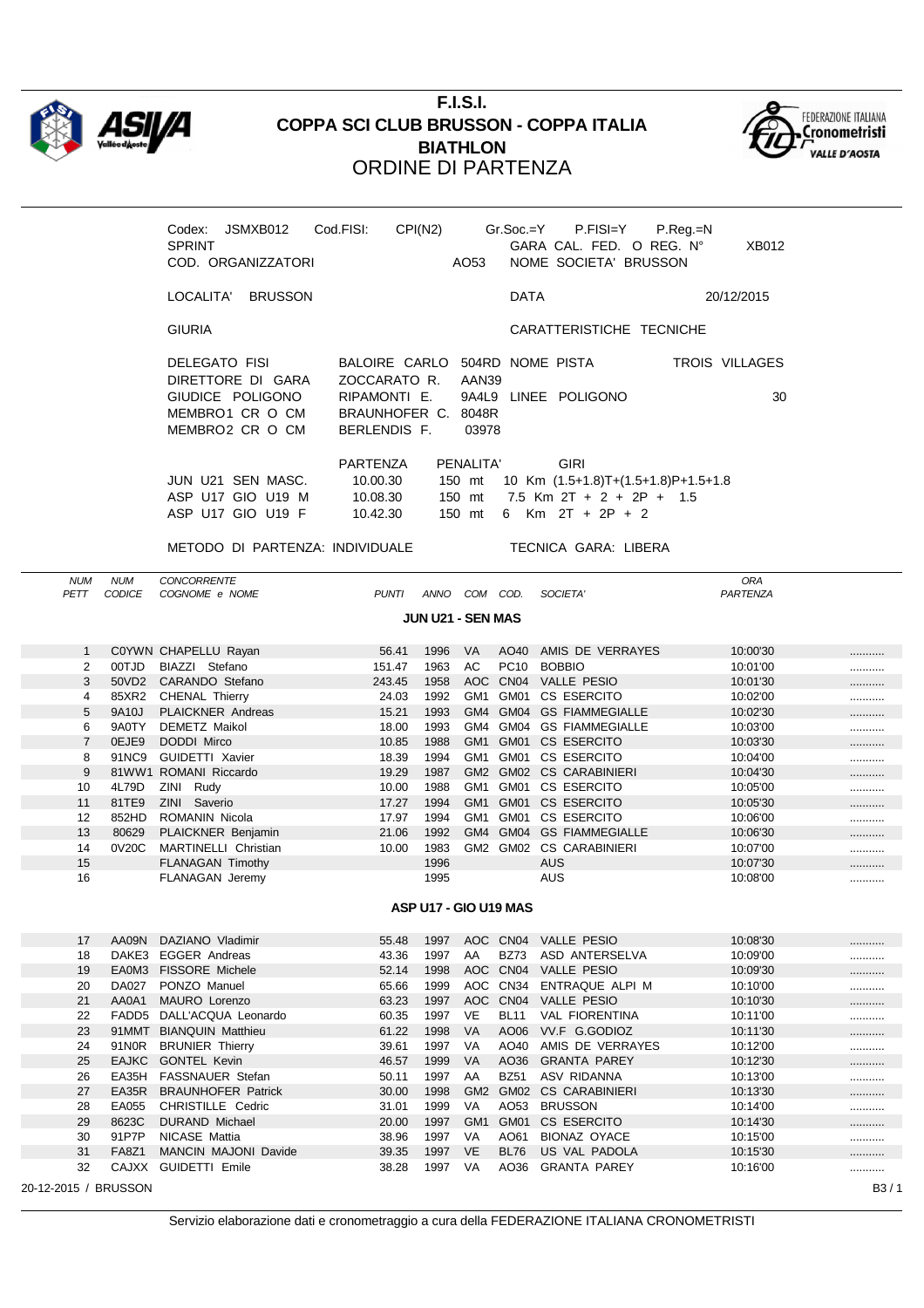|      | <b>NUM</b> | <b>NUM</b>         | <b>CONCORRENTE</b>          |              |                       |                 |                  |                          | <b>ORA</b> |   |
|------|------------|--------------------|-----------------------------|--------------|-----------------------|-----------------|------------------|--------------------------|------------|---|
| PETT |            | <b>CODICE</b>      | COGNOME e NOME              | <b>PUNTI</b> | ANNO                  | COM             | COD.             | SOCIETA'                 | PARTENZA   |   |
|      |            |                    |                             |              |                       |                 |                  |                          |            |   |
|      | 33         | FA956              | KUPPELWIESER Jan            | 24.80        | 1997                  | GM <sub>1</sub> | GM01             | CS ESERCITO              | 10:16'30   |   |
|      | 34         | CAJ0Z              | CAPPELLARI Daniele          | 35.99        | 1997                  | <b>FVG</b>      | <b>UD25</b>      | <b>SS FORNESE</b>        | 10:17'00   |   |
|      | 35         | EAEE2              | <b>TUMLER Peter</b>         | 30.05        | 1998                  | AA              | BZE <sub>2</sub> | <b>ASV MARTELL</b>       | 10:17'30   |   |
|      | 36         |                    | EAENV LEITGEB Simon         | 20.00        | 1997                  | GM <sub>2</sub> | GM02             | <b>CS CARABINIERI</b>    | 10:18'00   |   |
|      | 37         |                    | HA1YK LARCH Niko            | 82.40        | 1998                  | AA              | <b>BZ51</b>      | ASV RIDANNA              | 10:18'30   |   |
|      | 38         | LA291              | <b>WIEDENHOFER Lukas</b>    | 69.62        | 1999                  | AA              | BZF9             | <b>GARDENA RAIFF.</b>    | 10:19'00   |   |
|      | 39         |                    | HADWC ENNEMOSER Lukas       | 73.31        | 1999                  | AA              | <b>BZ72</b>      | ASC PASSEIER             | 10:19'30   |   |
|      | 40         |                    | FAEFD KUPPELWIESER Hannes   | 67.97        | 1999                  | AA              | BZE <sub>2</sub> | <b>ASV MARTELL</b>       | 10:20'00   |   |
|      | 41         | EA2TK              | <b>PUNTEL Samuele</b>       | 78.48        | 2000                  | <b>FVG</b>      | UD03             | ASD CAMOSCI              | 10:20'30   |   |
|      | 42         | FA08L              | ZINGERLE Georg              | 83.74        | 1998                  | AA              | BZ73             | ASD ANTERSELVA           | 10:21'00   |   |
|      | 43         |                    | EAM5N VOLGGER Jonas         | 70.04        | 1999                  | AA              | <b>BZ51</b>      | <b>ASV RIDANNA</b>       | 10:21'30   |   |
|      | 44         |                    | LA7RW STIEGER Jonas         | 66.61        | 1997                  | AA              | BZE <sub>2</sub> | <b>ASV MARTELL</b>       | 10:22'00   |   |
|      | 45         |                    | DAAF7 COLA Fabio            | 82.74        | 1998                  | <b>AC</b>       | SO <sub>29</sub> | ALTA VALTELLINA          | 10:22'30   |   |
|      | 46         | FA2ZP              | <b>HERIN Dominique</b>      | 71.94        | 1997                  | VA              | AO31             | SARRE                    | 10:23'00   |   |
|      | 47         | HAMJ4              | GIACOMEL Tommaso            | 91.33        | 2000                  | <b>TN</b>       | <b>TN30</b>      | US PRIMIERO ASD          | 10:23'30   |   |
|      | 48         |                    | M09W4 MARX Felix            | 91.76        | 2000                  | AA              | BZE2             | <b>ASV MARTELL</b>       | 10:24'00   |   |
|      | 49         |                    | CA1WJ COMERRO Emanuele      | 92.67        | 1997                  | <b>VA</b>       | AO01             | <b>CHAMPORCHER</b>       | 10:24'30   |   |
|      | 50         | EA05J              | LEONESIO lacopo             | 93.59        | 2000                  | VA              | AO53             | <b>BRUSSON</b>           | 10:25'00   |   |
|      | 51         | <b>FACPT</b>       | <b>SCAIOLA Xavier</b>       | 94.91        | 1999                  | AOC             | <b>CN34</b>      | ENTRAQUE ALPI M          | 10:25'30   |   |
|      | 52         | FA4K0              | CANAVESE Stefano            | 96.15        | 2001                  | AOC             | <b>CN34</b>      | ENTRAQUE ALPI M          | 10:26'00   |   |
|      | 53         |                    | EA0HW BIONAZ Didier         |              | 2000                  | VA              | AO61             | <b>BIONAZ OYACE</b>      |            |   |
|      |            |                    |                             | 97.50        |                       |                 |                  |                          | 10:26'30   |   |
|      | 54         | HA26C              | ZINGERLE David              | 97.55        | 2000                  | AA              | <b>BZ73</b>      | ASD ANTERSELVA           | 10:27'00   |   |
|      | 55         | HA4FD              | <b>GIRAUDO Nicolo</b>       | 102.42       | 2000                  | AOC             | <b>CN26</b>      | <b>BUSCA</b>             | 10:27'30   |   |
|      | 56         | DAE2M              | <b>BARAILLER Etienne</b>    | 102.56       | 1998                  | <b>VA</b>       | AO61             | <b>BIONAZ OYACE</b>      | 10:28'00   |   |
|      | 57         | DA1CA              | <b>FAUNER Daniele</b>       | 103.43       | 1999                  | GM <sub>2</sub> | GM02             | <b>CS CARABINIERI</b>    | 10:28'30   |   |
|      | 58         | HA269              | <b>PLAICKNER</b> Josef      | 107.35       | 2000                  | AA              | <b>BZ73</b>      | ASD ANTERSELVA           | 10:29'00   |   |
|      | 59         |                    | DA4RK VIGNA Francesco       | 108.22       | 2001                  | AOC             | <b>CN34</b>      | ENTRAQUE ALPI M          | 10:29'30   |   |
|      | 60         |                    | HAHAL OSTA Andrea Francesco | 113.88       | 2000                  | <b>VE</b>       | <b>BL76</b>      | US VAL PADOLA            | 10:30'00   |   |
|      | 61         |                    | FA4NE VEGEZZI BOSSI Matteo  | 117.27       | 2001                  | AOC             | <b>CN34</b>      | ENTRAQUE ALPI M          | 10:30'30   |   |
|      | 62         | HA2XV              | <b>BREITENBERGER Hannes</b> | 131.14       | 2000                  | AA              | BZF9             | <b>GARDENA RAIFF.</b>    | 10:31'00   |   |
|      | 63         | LA765              | CUSINI Thomas               | 139.04       | 2000                  | AC              | SO <sub>51</sub> | SPORTINGLIVIGNO          | 10:31'30   |   |
|      | 64         | 91P27              | <b>MUSCARA' Denis</b>       | 148.10       | 2001                  | VA              | AO53             | <b>BRUSSON</b>           | 10:32'00   |   |
|      | 65         | <b>EAJNP</b>       | <b>LETEY Alain</b>          | 149.54       | 2000                  | <b>VA</b>       | AO61             | <b>BIONAZ OYACE</b>      | 10:32'30   |   |
|      | 66         | HA316              | DE MARCO Simone             | 150.25       | 2001                  | VA              | AO06             | VV.F G.GODIOZ            | 10:33'00   |   |
|      | 67         | HA92F              | <b>MOLINARI Michele</b>     | 154.09       | 2000                  | <b>AC</b>       | SO <sub>29</sub> | ALTA VALTELLINA          | 10:33'30   |   |
|      | 68         | EAD9F              | COMMUNOD Mattia             | 154.20       | 2000                  | VA              | AO06             | VV.F G.GODIOZ            | 10:34'00   |   |
|      | 69         | HA46V              | <b>SCIARPA Lorenzo</b>      | 159.53       | 1998                  | <b>VA</b>       | AO31             | SARRE                    | 10:34'30   |   |
|      | 70         | EA <sub>1</sub> J4 | CANCLINI Dante              | 164.49       | 2000                  | AC              | SO <sub>29</sub> | ALTA VALTELLINA          | 10:35'00   |   |
|      | 71         | HA7V8              | MAIOLANI Filippo            | 169.62       | 2000                  | AC              | SO <sub>29</sub> | ALTA VALTELLINA          | 10:35'30   |   |
|      | 72         | LA200              | LUCIANAZ Brenn              | 191.17       | 2000                  | VA              | AO36             | <b>GRANTA PAREY</b>      | 10:36'00   |   |
|      | 73         | MONH9              | SANTARELLI Davide           | 205.33       | 2000                  | VA              | AO36             | <b>GRANTA PAREY</b>      | 10:36'30   |   |
|      | 74         | <b>DAAPP</b>       | MOSELE Federico             | 207.00       | 1999                  | VE              | <b>VI22</b>      | US ASIAGO SCI            | 10:37'00   |   |
|      | 75         | DA43V              | PETITJACQUES Francesco      | 210.46       | 2001                  | <b>VA</b>       | AO61             | <b>BIONAZ OYACE</b>      | 10:37'30   |   |
|      |            |                    | <b>BIANQUIN Jerome</b>      |              |                       | VA              |                  | VV.F G.GODIOZ            | 10:38'00   | . |
|      | 76         | FA992              |                             | 219.82       | 2001                  |                 | AO06             |                          |            |   |
|      | 77         |                    | HA2WD CHAMPRETAVY Fabien    | 247.12       | 2000                  | VA              | AO36             | <b>GRANTA PAREY</b>      | 10:38'30   |   |
|      | 78         | FA59R              | COME Roger                  | 282.84       | 2000                  | VA              | AO36             | <b>GRANTA PAREY</b>      | 10:39'00   |   |
|      | 79         | M06CJ              | MARCOZ Nicola               | 294.06       | 2000                  | VA              |                  | AO31 SARRE               | 10:39'30   |   |
|      | 80         |                    | <b>JONES Louis</b>          |              | 2000                  |                 |                  | ZNL                      | 10:40'00   |   |
|      | 81         |                    | <b>JACOBS Henry</b>         |              | 1998                  |                 |                  | <b>AUS</b>               | 10:40'30   |   |
|      | 82         |                    | FA9EY COLA Riccardo         |              | 2000                  | AC              | SO <sub>29</sub> | ALTA VALTELLINA          | 10:41'00   |   |
|      | 83         | <b>FA379</b>       | PETITJACQUES Joel           |              | 2000                  | VA              | AO61             | <b>BIONAZ OYACE</b>      | 10:41'30   |   |
|      | 84         |                    | MAHON Jethro                |              | 1999                  |                 |                  | AUS                      | 10:42'00   |   |
|      |            |                    |                             |              |                       |                 |                  |                          |            |   |
|      |            |                    |                             |              | ASP U17 - GIO U19 FEM |                 |                  |                          |            |   |
|      |            |                    |                             |              |                       |                 |                  |                          |            |   |
|      | 85         |                    | DA4RJ VIGNA Martina         | 61.58        | 1999                  |                 |                  | AOC CN34 ENTRAQUE ALPI M | 10:42'30   |   |
|      | 86         |                    | DA1CC SARTOR Marianna       | 62.32        | 1999                  | FVG             | UD03             | ASD CAMOSCI              | 10:43'00   |   |
|      | 87         | D0041              | <b>BORETTAZ Irene</b>       | 64.39        | 1999                  | VA              | AO01             | <b>CHAMPORCHER</b>       | 10:43'30   |   |
|      | 88         |                    | 85XTN NORO Aline            | 61.16        | 1997                  | VA              | AO01             | CHAMPORCHER              | 10:44'00   |   |
|      | 89         |                    | EA2TH QUINZ Luana           | 64.63        | 1998                  | <b>FVG</b>      |                  | UD03 ASD CAMOSCI         | 10:44'30   |   |
|      | 90         |                    | LA2V0 VIVIANI Francesca     | 41.74        | 1999                  | AC              | SO <sub>29</sub> | ALTA VALTELLINA          | 10:45'00   |   |
|      | 91         |                    | EAHA5 ZAPPA Martina         | 58.76        | 2000                  | VA              | AO36             | <b>GRANTA PAREY</b>      | 10:45'30   |   |
|      | 92         |                    | AA09K ANSALDI Annalisa      | 62.36        | 1998                  |                 |                  | AOC CN04 VALLE PESIO     | 10:46'00   |   |
|      | 93         |                    | LAODL STEINKASSERER Simone  | 59.29        | 1998                  | AA              | <b>BZ73</b>      | ASD ANTERSELVA           | 10:46'30   |   |
|      | 94         |                    | EAENY ZINGERLE Lena         | 52.54        | 1997                  | AA              | <b>BZ73</b>      | ASD ANTERSELVA           | 10:47'00   |   |
|      | 95         | LA28Y              | LARDSCHNEIDER Irene         | 40.22        | 1998                  |                 |                  | GM4 GM04 GS FIAMMEGIALLE | 10:47'30   |   |
|      | 96         | LA292              | WIEDENHOFER Nathalie        | 29.04        | 1997                  | AA              | BZF9             | <b>GARDENA RAIFF.</b>    | 10:48'00   |   |
|      | 97         | AA0A0              | SALVAGNO Michela            | 37.80        | 1997                  |                 |                  | AOC CN04 VALLE PESIO     | 10:48'30   |   |
|      |            |                    |                             |              |                       |                 |                  |                          |            |   |

20-12-2015 / BRUSSON B3 / 2

98 D003X COMOLA Samuela 30.00 1998 GM4 GM04 GS FIAMMEGIALLE 10:49'00 ...........

97 AA0A0 SALVAGNO Michela 37.80 1997 AOC CN04 VALLE PESIO 10:48'30 ...........